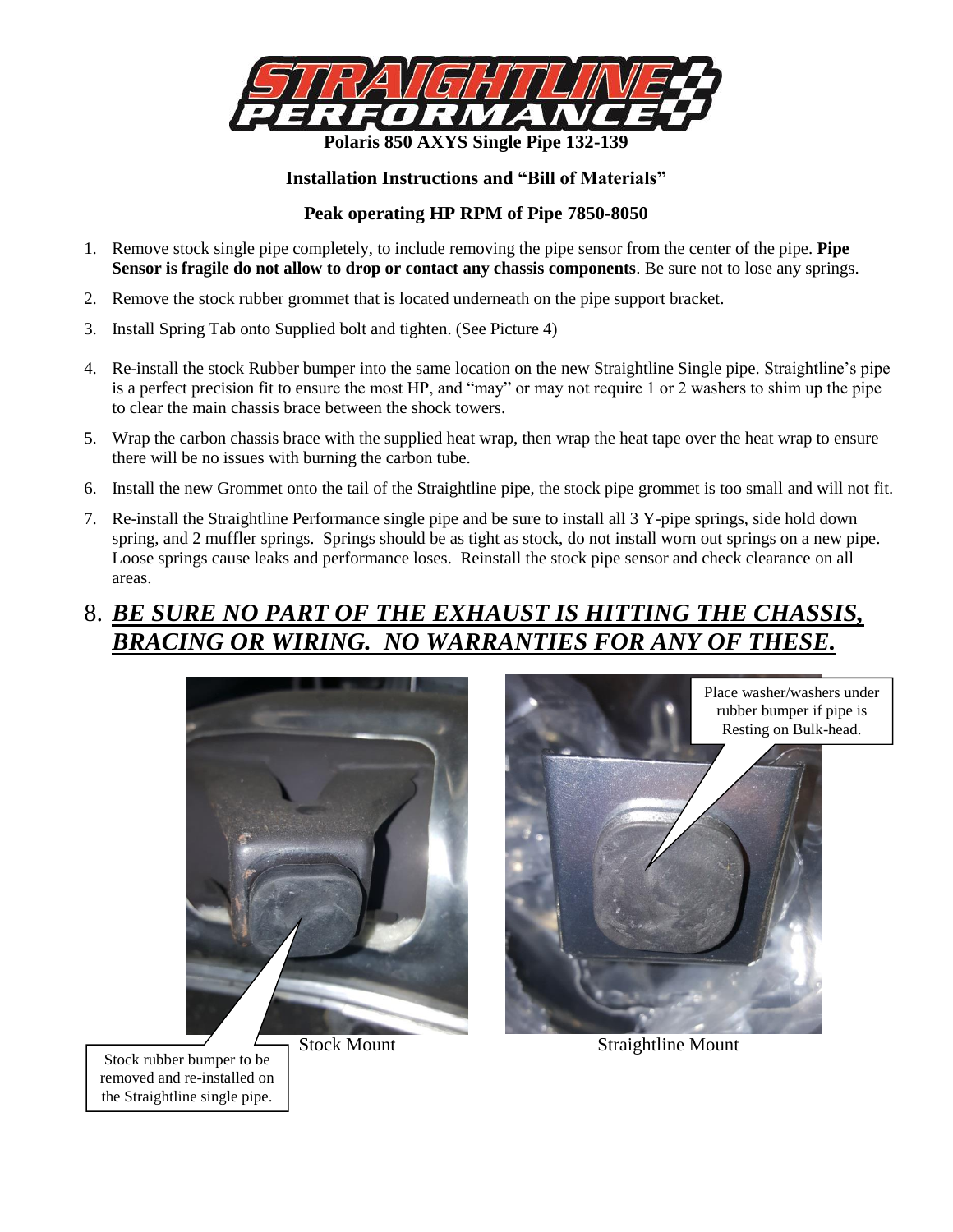

Install Spring Tab onto bolt and tighten. Install stock spring



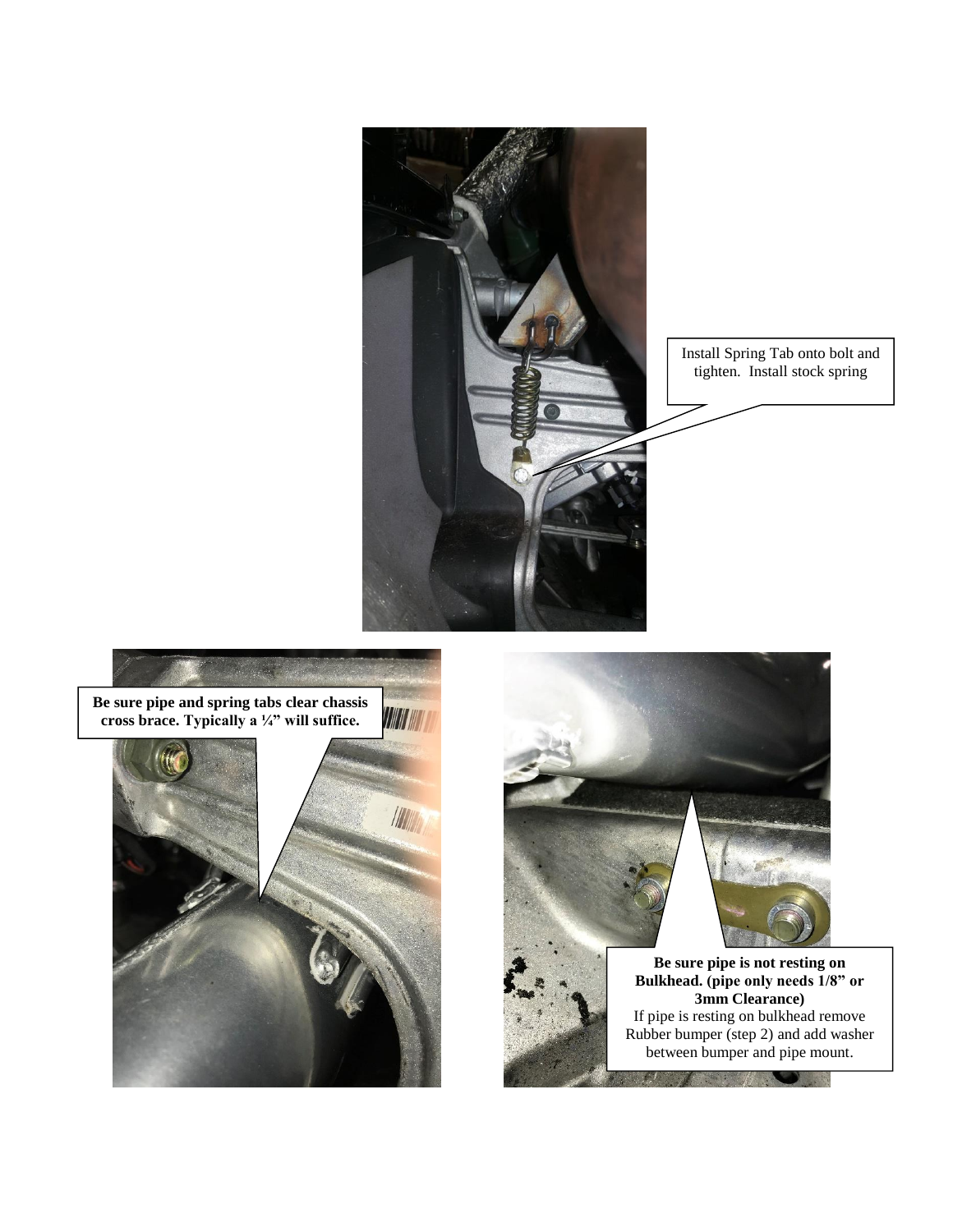

**At time of release Straightline Performance does not require a fuel programmer, but due to Polaris factory fuel and ignition changes, a fuel programmer may be needed in the future. Mapping will be available if it is required.**

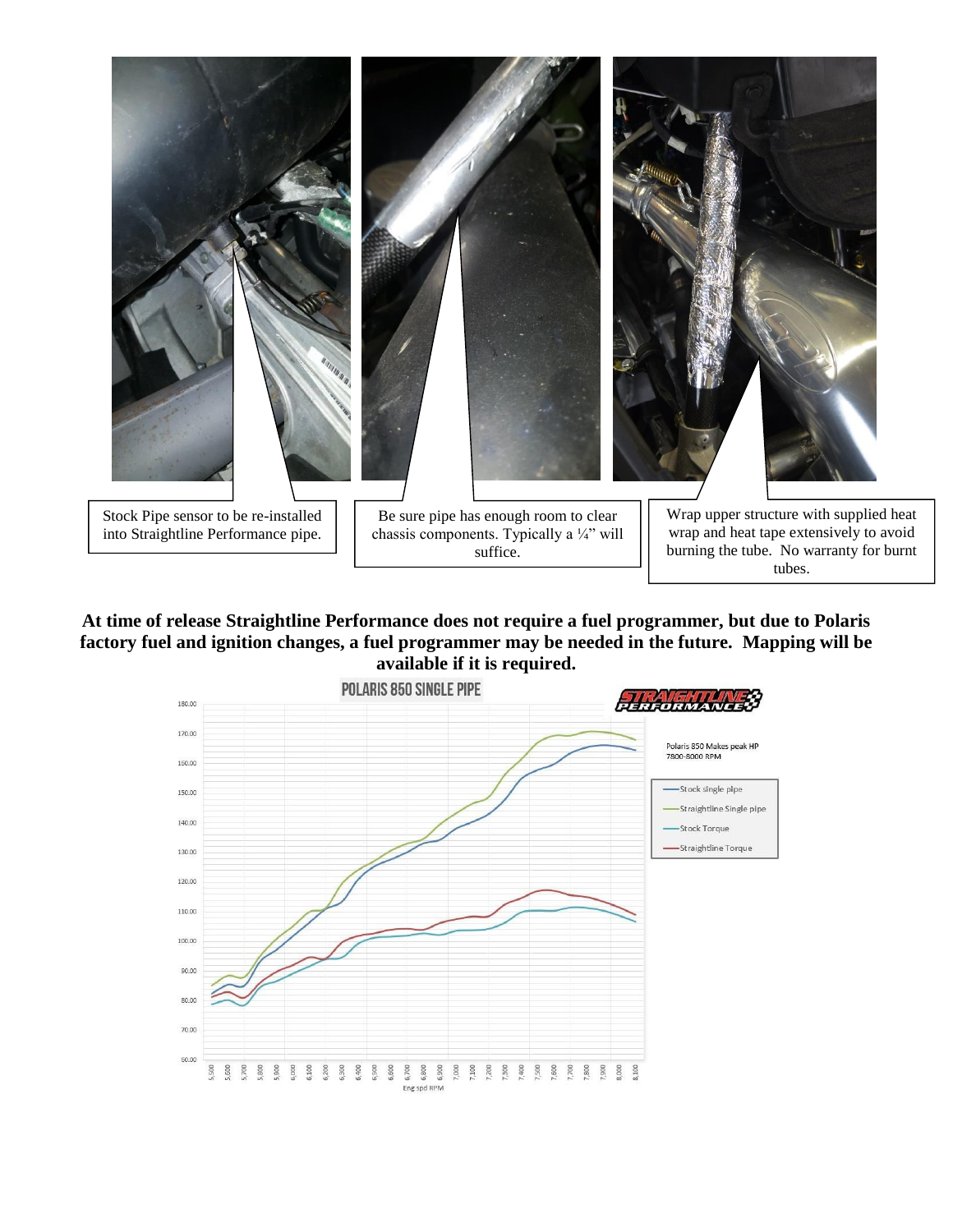*Be sure the single pipe has no manufacturing defects. If the single pipe has been run/used there are no warranties for fitment.* 

## *Clutching Requirements- Clutching is required, complete clutch kits available to harness and match the new HP.*

Technical Question Please Email [tech@straightlineperformance.com](mailto:tech@straightlineperformance.com)

Bill of Materials (BOM):

| Qty          | Part Number | Description          | In Box |
|--------------|-------------|----------------------|--------|
| 1            | 132-139     | Single Pipe          |        |
| 1            | 5211688     | Grommet              |        |
| 2ft          |             | <b>Heat Wrap</b>     |        |
| 1            | WS-380      | Spring Tab           |        |
| 3ft          |             | <b>Heat Tape</b>     |        |
| $\mathbf{1}$ | 1138565     | M6 x 1.0 x 20mm Bolt |        |
| 2            | 1133819     | Washers              |        |
| 1            |             | Sticker              |        |
| 1            |             | <b>Instructions</b>  |        |
|              |             | Checked By:          |        |



**Facebook @ straightlineperformanceinc1 Youtube @ straightlineperfinc Twitter @ straightlineperf**

**Straightline Performance 15250 Hornsby Rd Forest Lake, MN 55025 651-466-021[2 www.straightlineperformance.com](http://www.straightlineperformance.com/)**